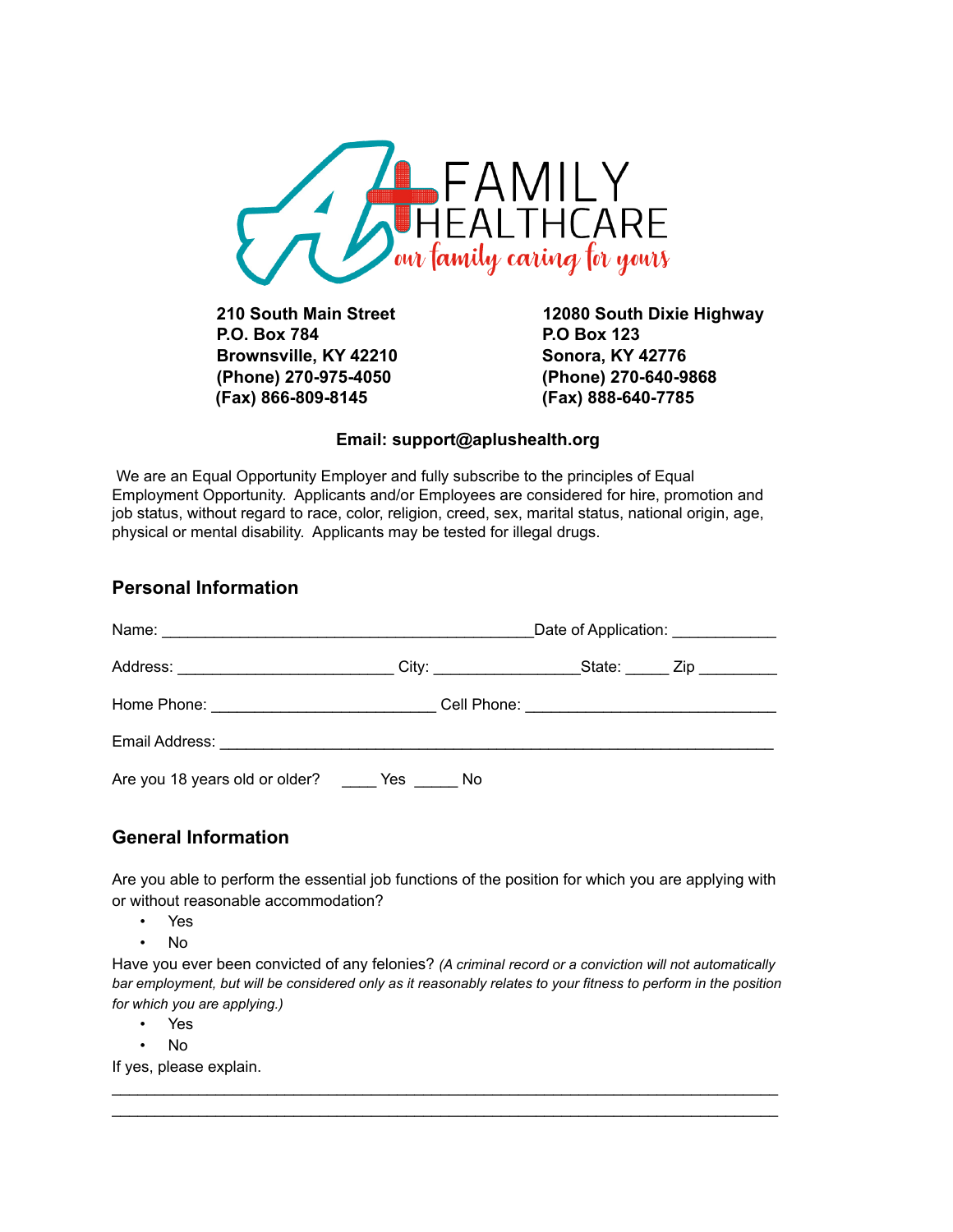## **Education & Training**

Circle last grade completed: Grade – 1 2 3 4 5 6 7 8 9 10 11 12 College  $-1$  2 3 4 Masters \_\_\_\_\_\_\_ Doctorate \_\_\_\_\_\_

|                                   | Name & Address of School | Major Course Studied | Graduated<br>or Degree<br>(Yes or No) |
|-----------------------------------|--------------------------|----------------------|---------------------------------------|
| <b>High School</b>                |                          |                      |                                       |
| College/University                |                          |                      |                                       |
| Graduate/Technical/<br>Vocational |                          |                      |                                       |

 $\mathcal{L}_\text{max}$  , and the set of the set of the set of the set of the set of the set of the set of the set of the set of the set of the set of the set of the set of the set of the set of the set of the set of the set of the  $\mathcal{L}_\text{max}$  , and the set of the set of the set of the set of the set of the set of the set of the set of the set of the set of the set of the set of the set of the set of the set of the set of the set of the set of the

 $\mathcal{L}_\text{max}$  , and the set of the set of the set of the set of the set of the set of the set of the set of the set of the set of the set of the set of the set of the set of the set of the set of the set of the set of the  $\mathcal{L}_\text{max}$  , and the set of the set of the set of the set of the set of the set of the set of the set of the set of the set of the set of the set of the set of the set of the set of the set of the set of the set of the  $\mathcal{L}_\text{max}$  , and the set of the set of the set of the set of the set of the set of the set of the set of the set of the set of the set of the set of the set of the set of the set of the set of the set of the set of the

 $\mathcal{L}_\text{max}$  , and the set of the set of the set of the set of the set of the set of the set of the set of the set of the set of the set of the set of the set of the set of the set of the set of the set of the set of the  $\mathcal{L}_\text{max}$  , and the set of the set of the set of the set of the set of the set of the set of the set of the set of the set of the set of the set of the set of the set of the set of the set of the set of the set of the  $\mathcal{L}_\text{max}$  , and the set of the set of the set of the set of the set of the set of the set of the set of the set of the set of the set of the set of the set of the set of the set of the set of the set of the set of the

List any scholarships, academic honors, awards or special achievements:

#### **Skills**

Please list any skills you have that are appropriate for the position you are applying for:

Please state fully why you believe you are qualified for this position.

## **Position/Availability**

Position Applying For: \_\_\_\_\_\_\_\_\_\_\_\_\_\_\_\_\_\_\_\_\_\_\_\_\_\_\_\_\_\_\_\_\_\_\_\_\_\_\_\_\_\_\_\_\_\_\_\_\_\_\_\_\_\_\_\_\_\_\_ Days/Hours Available

*(A Plus family HealthCare is open Monday , Tuesday, Thursday, and Friday from 8:00-5:00, Wednesdays from 7:00-4:00)*

- Day Hours
- Monday \_\_\_\_\_ \_\_\_\_\_\_\_\_
- Tuesday \_\_\_\_ \_\_ \_\_\_\_\_\_\_\_
- Wednesday \_\_\_\_ \_\_ \_\_\_\_\_\_\_\_\_
- Thursday \_\_\_\_ \_\_\_ \_\_\_\_\_\_\_\_\_
- Friday <u>\_\_\_\_\_</u> \_\_\_\_\_\_\_\_\_\_\_\_
- Saturday

What date are you available to start work? Desired Hourly Rate: \$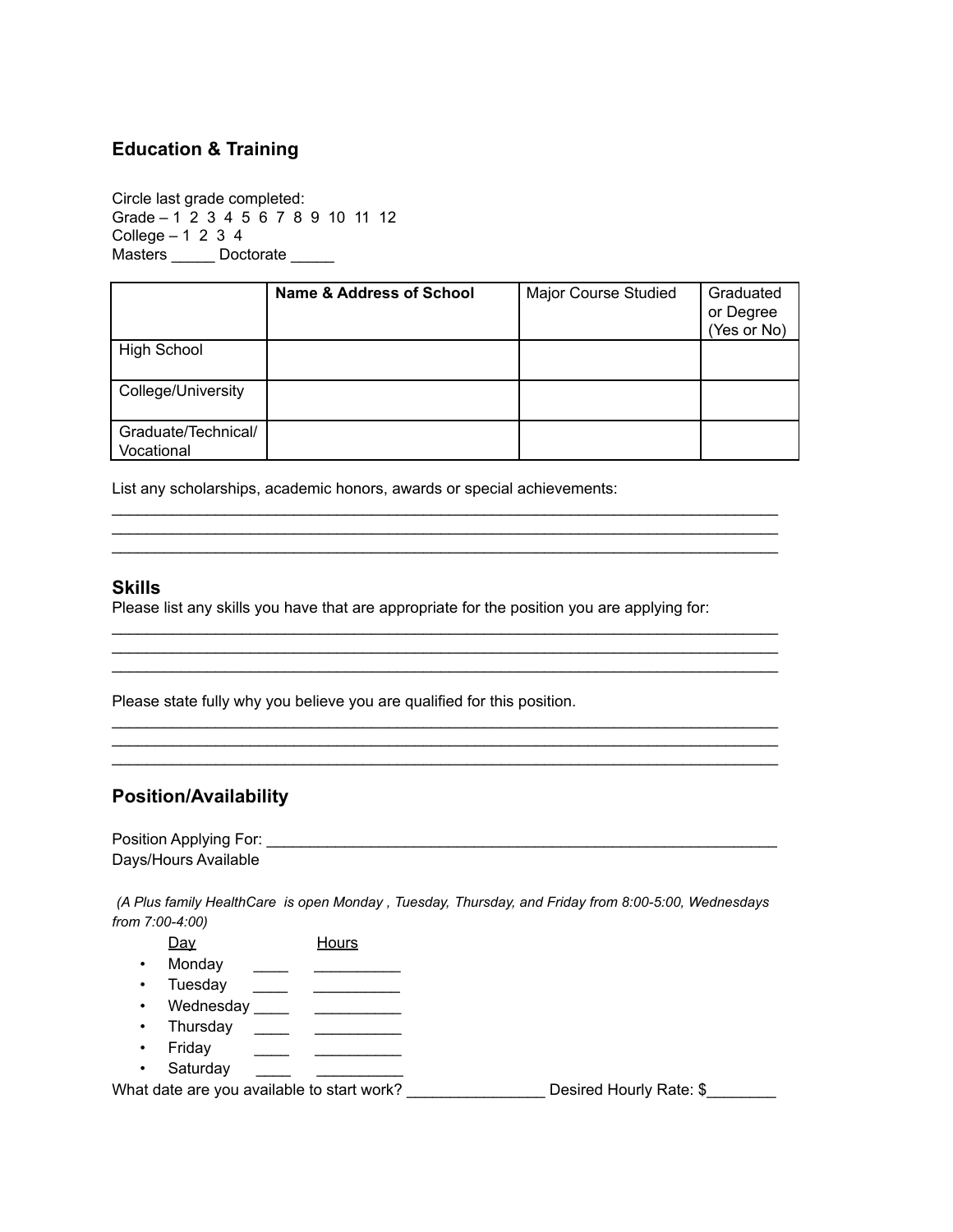# **Employment History**

|                             |                          |      | If currently employed, may we contact your employer? ______ Yes _____ No                   |                 |
|-----------------------------|--------------------------|------|--------------------------------------------------------------------------------------------|-----------------|
| 1.)                         |                          |      |                                                                                            |                 |
| Full Name of Company        | <b>Phone Number</b>      |      |                                                                                            |                 |
| <b>Street Address</b>       |                          | City | State                                                                                      | Zip             |
| Name & Title of Supervisor  |                          |      | <b>Title of Your Position</b>                                                              |                 |
| Beginning Salary/Pay        | Ending Salary/Pay        |      | Employed from (Month/Year) To (Month/Year)                                                 |                 |
|                             |                          |      | List jobs held, duties performed, skills used & promotions while employed at this company: |                 |
| Reason for Leaving:         |                          |      |                                                                                            |                 |
| 2.)                         |                          |      |                                                                                            |                 |
| Full Name of Company        |                          |      | <b>Phone Number</b>                                                                        |                 |
| <b>Street Address</b>       |                          | City | State                                                                                      | Zip             |
| Name & Title of Supervisor  |                          |      | <b>Title of Your Position</b>                                                              |                 |
| Beginning Salary/Pay        | <b>Ending Salary/Pay</b> |      | Employed from (Month/Year)                                                                 | To (Month/Year) |
|                             |                          |      | List jobs held, duties performed, skills used & promotions while employed at this company: |                 |
| Reason for Leaving:         |                          |      |                                                                                            |                 |
| 3.)                         |                          |      |                                                                                            |                 |
| Full Name of Company        |                          |      | <b>Phone Number</b>                                                                        |                 |
| <b>Street Address</b>       |                          | City | State                                                                                      | Zip             |
| Name & Title of Supervisor  |                          |      | <b>Title of Your Position</b>                                                              |                 |
| <b>Beginning Salary/Pay</b> | <b>Ending Salary/Pay</b> |      | Employed from (Month/Year) To (Month/Year)                                                 |                 |
|                             |                          |      | List jobs held, duties performed, skills used & promotions while employed at this company: |                 |
| Reason for Leaving:         |                          |      |                                                                                            |                 |